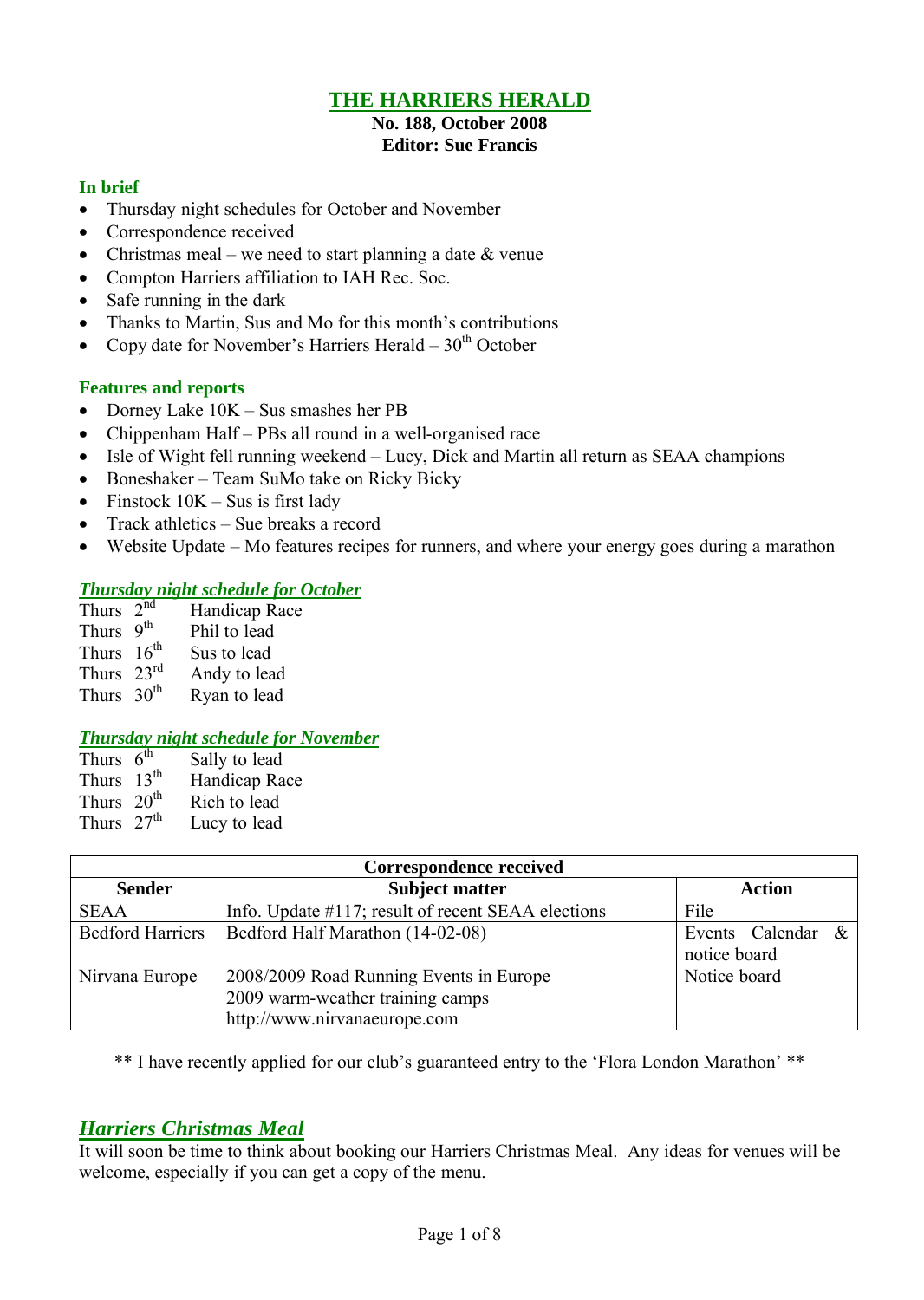# *Compton Harriers affiliation to IAH Rec. Soc.*

The AGM of Rec. Soc. will be held on Wednesday 8<sup>th</sup> October. All Rec. Soc. members are invited to attend (although Associate members cannot vote). Included on the agenda is an item requested by Compton Harriers: "Proposed amendment to the constitution to allow affiliated clubs to offer membership without the need to be Rec. Soc. members". Martin will be presenting our case for this.

# *Safe running in the dark*

### **Martin**

As the nights are drawing in I thought a polite reminder might be in order re Thursday night runs.

- 1. Please try to wear light coloured clothing and a reflective tabard or shoulder strap.
- 2. If you carry a torch during your run please be mindful of those folks who prefer to allow their eyes to adjust to the low light levels.
- 3. Please run on the right hand side of the road i.e. facing the traffic when it is appropriate to do so (which is most of the time).
- 4. When doing run backs ensure the oncoming runner passes you by your right shoulder. This ensures that folks with their backs to the traffic are not pushed into the middle of the road.
- 5. Please ensure that the rest of the group have been informed if you decide to turn back early.
- 6. Most importantly, don't forget to enjoy your Thursday evening Club runs.

# *Dorney Lake 10K, 13th September*

**Sus**

I was determined to have a good bash at my PB from 2005 of 42:30, and I could probably not have found a better day and venue for it. There was hardly any wind, a flat course and I had been going well for some time now without any injuries so it just had to be my day today. Rather selfishly I positioned myself only a few meters from the start line when the gun sounded hoping to avoid any slower runners at the start. The first K was far too fast for me and I had to slow down not to blow it, but after that I got in to a good rhythm (and that is what it is all about Martin had told me). Reaching 9K I knew I had it in the bag unless I really screwed up in the last K but by this time I must have looked like somebody who had caught rabies with foam all over the face so I had to make a choice to look decent and wipe it off my face as I was approaching the finish line and the spectators or focus on the pace and get the PB in the bag – I chose the latter and finished as a very happy bunny in 41:47 as 3<sup>rd</sup> lady overall. First man was Peter Tucker in 32:15 from Blackheath & Bromley. First lady was : Lisa Newing, Bristol & West AC, 40:00. 299 runners finished the race.

### *Chippenham Half Marathon – 14th September* **Martin**

This year's Chippenham half was devised to celebrate the  $25<sup>th</sup>$  anniversary of the Chippenham Harriers R.C., and didn't they do well. Faultless organisation, fine weather, plenty of loos, hot showers and a nice flat course with plenty of PB potential for those who are interested in such things. To cap it all, Lucy picked up a fine pair of New Balance 902 Acteva lightweight trainers, plus a waterproof shoe bag for a tenner. Don't you just wish you had come along Sus?

| 1:10:09 - Dave Mitchinson                                  | (First home)                 |           |
|------------------------------------------------------------|------------------------------|-----------|
| $1:22:36$ – Martin Fray                                    | (36 <sup>th</sup> overall)   | <b>PB</b> |
| 1:23:38 – Sarah Urwin-Mann $(1st$ lady, 45 overall)        |                              |           |
| $1:26:19$ – Glyn Jones                                     | (79 <sup>th</sup> overall)   | <b>PB</b> |
| $1:30:48$ – Peter Linton                                   | (131 <sup>st</sup> overall)  |           |
| $1:36:49$ – Lucy Gettins                                   | $(16th$ lady; 225 overall)PB |           |
| 1:39:23 – Philomena Mburu $(26^{th}$ lady; 282 overall) PB |                              |           |
| $3:24:21$ – last finisher                                  |                              |           |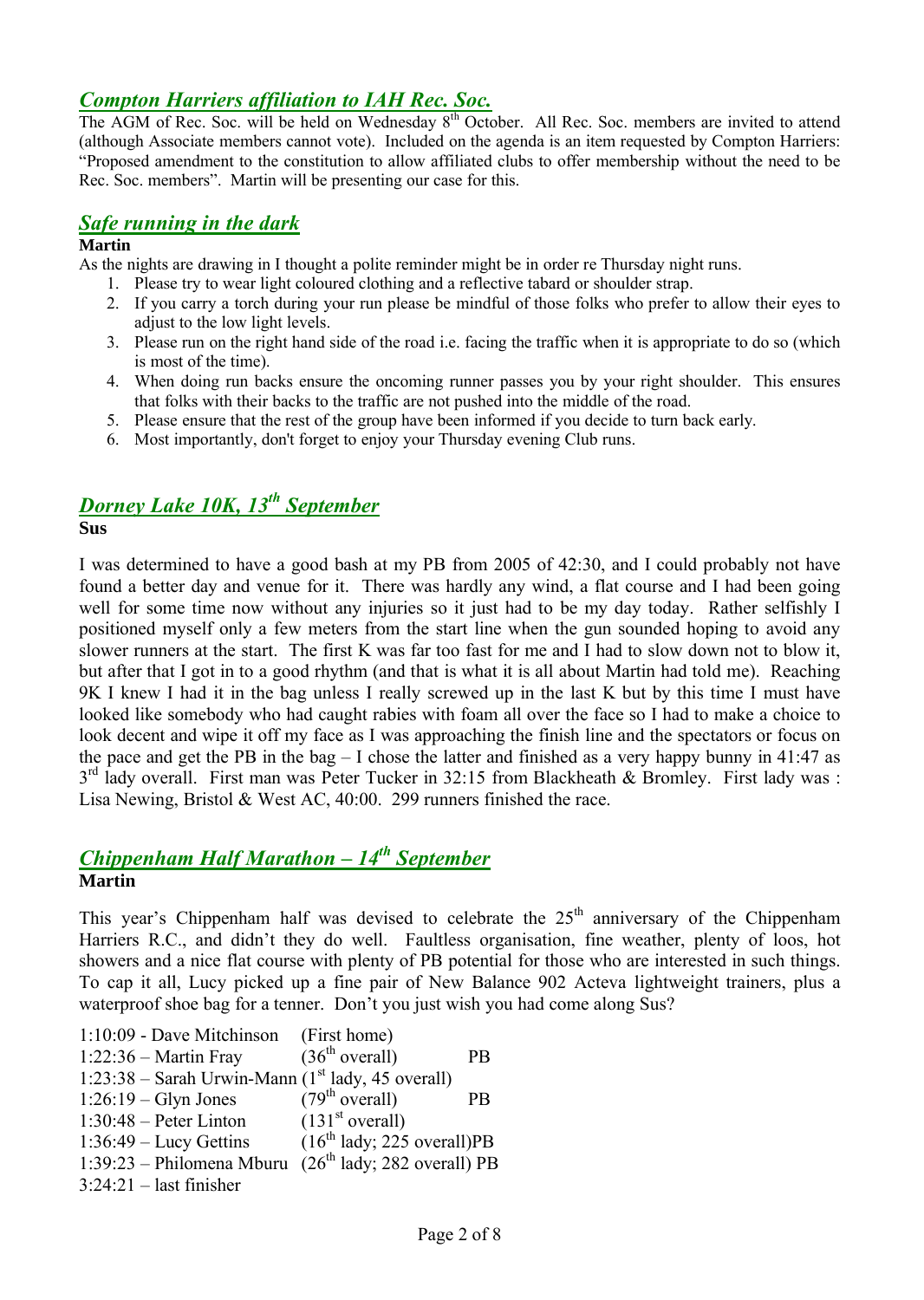# *The Isle of Wight fell running weekend – 20th & 21st September*  **Martin**

Just before 4:30 on Saturday morning, Lucy and I jumped into the Loyal Snail to join Dick, Jan and Hannah for a quick sprint down to Portsmouth to catch an early morning ferry to the Isle of Wight prior to doing battle with other hearty souls in the SEAA fell running championships. This race series is centred on the seaside town of Ventnor, courtesy of the Ryde Harriers. Although the Isle of Wight is not known for its towering mountains, the Ryde Harriers make good use of the hills they have at their disposal.

For those that don't know, this is an annual event comprising 3 races.

Race 1 is the Boniface Down – Saturday 11.00am start ( $\sim$  3 miles with 775 feet of climb) Race 2 is the Ventnor Horseshoe – Saturday 3.00pm start  $({\sim}8$  miles with 1500 feet of climb) Race 3 is the Wroxall Round – Sunday 10.30 am start  $(\sim 13 \text{ miles } 1500 \text{ feet of climb})$ 

Tradition has it that the fell running is also accompanied by a dip in the sea, Minghella's ice cream and a few scoops of the amber nectar on the Saturday night before retiring to a local B&B to reflect on the day's endeavours. This year was no exception and, with the glorious weather on offer, a very fine weekend was had by all.

Results

| Lucy $3rd$ FV40  | SEAA fell running champion |
|------------------|----------------------------|
| Dick $3rd V50$   | SEAA fell running champion |
| Martin $2nd$ V40 | SEAA fell running champion |

For more details of the individual times, visit the Ryde Harrier's website http://www.rydeharriers.co.uk/

This is a great weekend and with plenty of SEAA gongs on offer I can only urge everyone to join us next year.



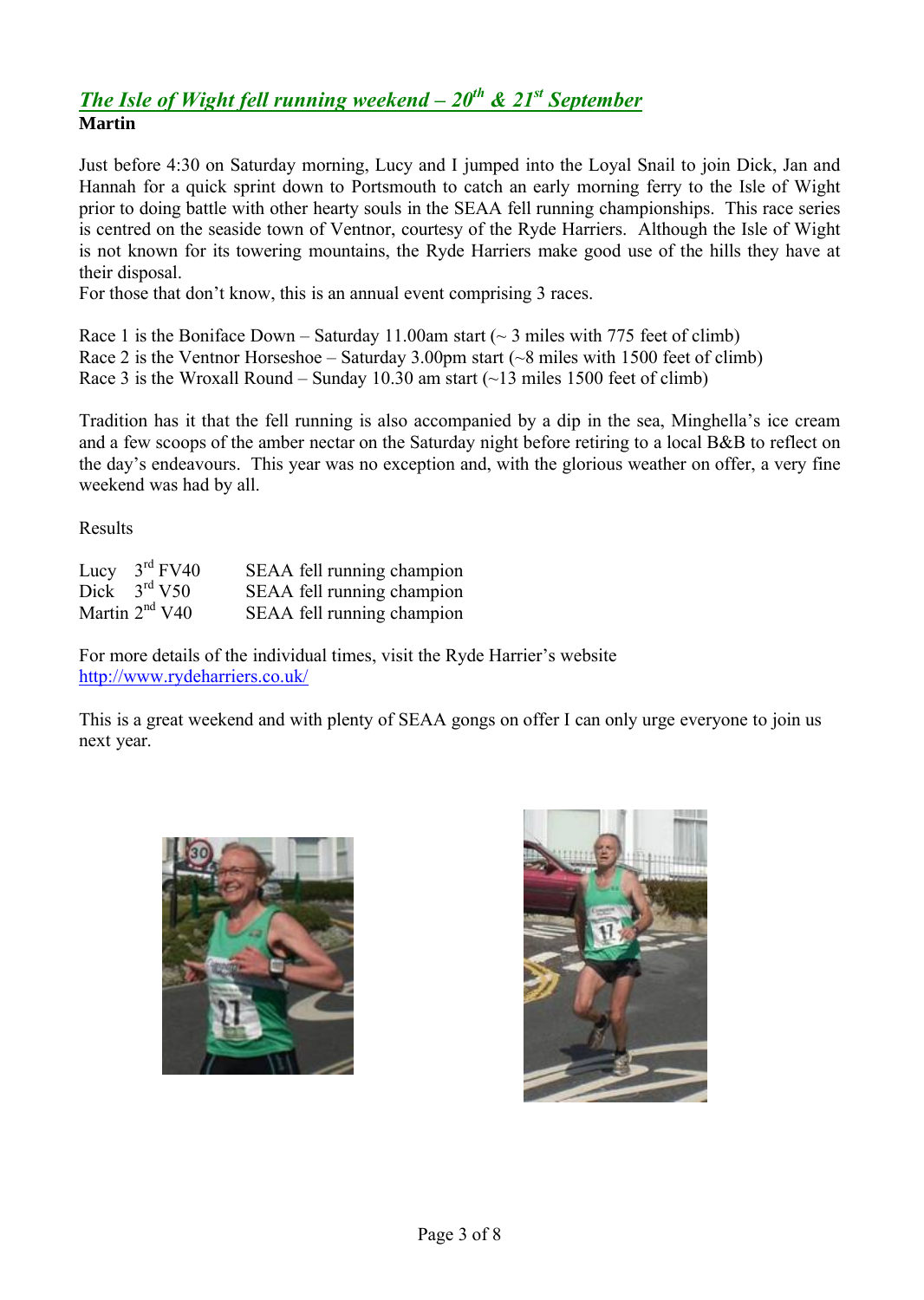**Sue & Mo**

### **5K run – 20K cycle – 5K run**

For the fourth successive year Mo and I had entered this event as 'Team SuMo'. We awoke to a very cool and foggy morning but, as we drove to race HQ at Ardington, the fog gradually lifted to reveal a lovely warm and sunny day. At the registration desk we were welcomed, and told that Team SuMo was the only team to have competed in all four Boneshaker events. The entry fee had been considerably higher this year (£45 for a team), and had almost put us off entering. Now we felt important, and pleased to be there! The increase in entry fee was partly due to the fact that the organizers had contracted out the timing, and we all had to wear timing chips round our ankles. As we were handed our team chip, Mo asked if he could have fish too: the lady looked slightly bemused. In between racking up Mo's bike, warming up and listening to the pre-race briefing, we met Ricky, and Gill Harrison, both of whom were taking part as individuals. They were our targets!

At 10:30, I lined up at the start, chip round my ankle, with all the other team first stage runners and the soloists. I soon settled into a good pace and maintained my position, resisting temptation to go 'eyeballs out' down the final hill, to keep a bit in reserve for my second run stage. I ran up to the outside of the transition zone, where Mo was waiting. Here, I had to detach the chip from my Tyvek ankle strip and attach it to Mo's ankle strip (all of which took over 20 seconds, according to the discrepancy between my watch time and my 'official' run time). Mo ran over the timing mat and into transition to mount his bike.

Mo says: "As I was waiting for Sue to approach, knowing that she'd be well up, I pushed my way through the other waiting team riders and exchanged a bit of friendly banter that I would be away before they were…….and, much to their disbelief, I was! I started off at a good pace along the road, knowing that I would struggle to drag my 14-stone frame up to the Ridgeway. Ricky and, it seemed, virtually every other cyclist, passed me on the climb. But, I passed several of them again on the road section in West Ilsley. Then, as I made my way up to Scutchamer Knob, a lady cyclist crept past, without so much as a smile…..it was Gill! I had to reverse this situation and, with the next downhill opportunity, it was time for a no-fear downhill blast, and I passed Gill again. Back on the road into Ardington, I passed two more riders, before arriving in the transition area to dismount. My legs turned to jelly and, as I staggered over the timing mat to pass over the chip to Sue, Team SuMo got a mention on the tannoy".

I set off on my second run (the reverse of the first run) feeling good. The advantage of being part of a team is that there are lots of tired soloists on the final run, so plenty of targets for someone who's just had an hour's rest instead of an hour's cycle. After 1K, mostly uphill, I had passed 11 competitors. I started to tire after 3K, but focused on my next target and counted the number of people I passed. On the run-in to the finish, I passed my 34th runner and crossed the line to collect our team goody bags – this year a good rucksack containing a water bottle and flapjack. I treated myself to a Boneshaker T-shirt, and we also bought a couple of folding canvas stools for a tenner. We began to feel we'd got a reasonable return for our £45 entry fee (though we hope to get a 'loyal customer discount' next year!)....and they do give around £3000 to local charities. A couple of days later we learned that the prize for the fastest run by a lady had been wrongly awarded on the day, and I was the winner of a fine food hamper, so we certainly got our money's worth.

The next day, I proudly wore my Boneshaker T-shirt to work. A colleague noticed the logo and informed me that, when at university in the US, there was a bar called 'Boneshaker'……...a gay bar!

| <b>Name</b>          | <b>Run 5K</b> | <b>Cycle 20K</b> | Run 5K | <b>Total time</b> | Position: category ( $\&$                |
|----------------------|---------------|------------------|--------|-------------------|------------------------------------------|
|                      |               |                  |        |                   | overall)                                 |
| <b>Team GM</b>       | 17:18         | 46:33            | 17:29  | 1:21:21           | $1st$ team $(1st)$                       |
| <b>Jon Darwent</b>   | 16:56         | 52:28            | 18:20  | 1:27:45           | $1st$ man $(3rd)$                        |
| <b>Lucia Singer</b>  | 20:08         | 59:46            | 21:09  | 1:41:04           | $1st$ lady (39 <sup>th)</sup>            |
| <b>Ricky Bicky</b>   | 20:10         | 1:00:32          | 23:55  | 1:44:38           | $33^{\text{rd}}$ man $(57^{\text{th}})$  |
| <b>Team SuMo</b>     | 18:32         | 1:09:41          | 18:47  | 1:47:01           | $31^{\text{st}}$ team $(74^{\text{th}})$ |
| <b>Gill Harrison</b> | 21:30         | 1:07:22          | 22:22  | 1:51:15           | $2nd$ FV40 (98 <sup>th</sup> )           |

Overall, 131 individuals and 74 teams completed the event.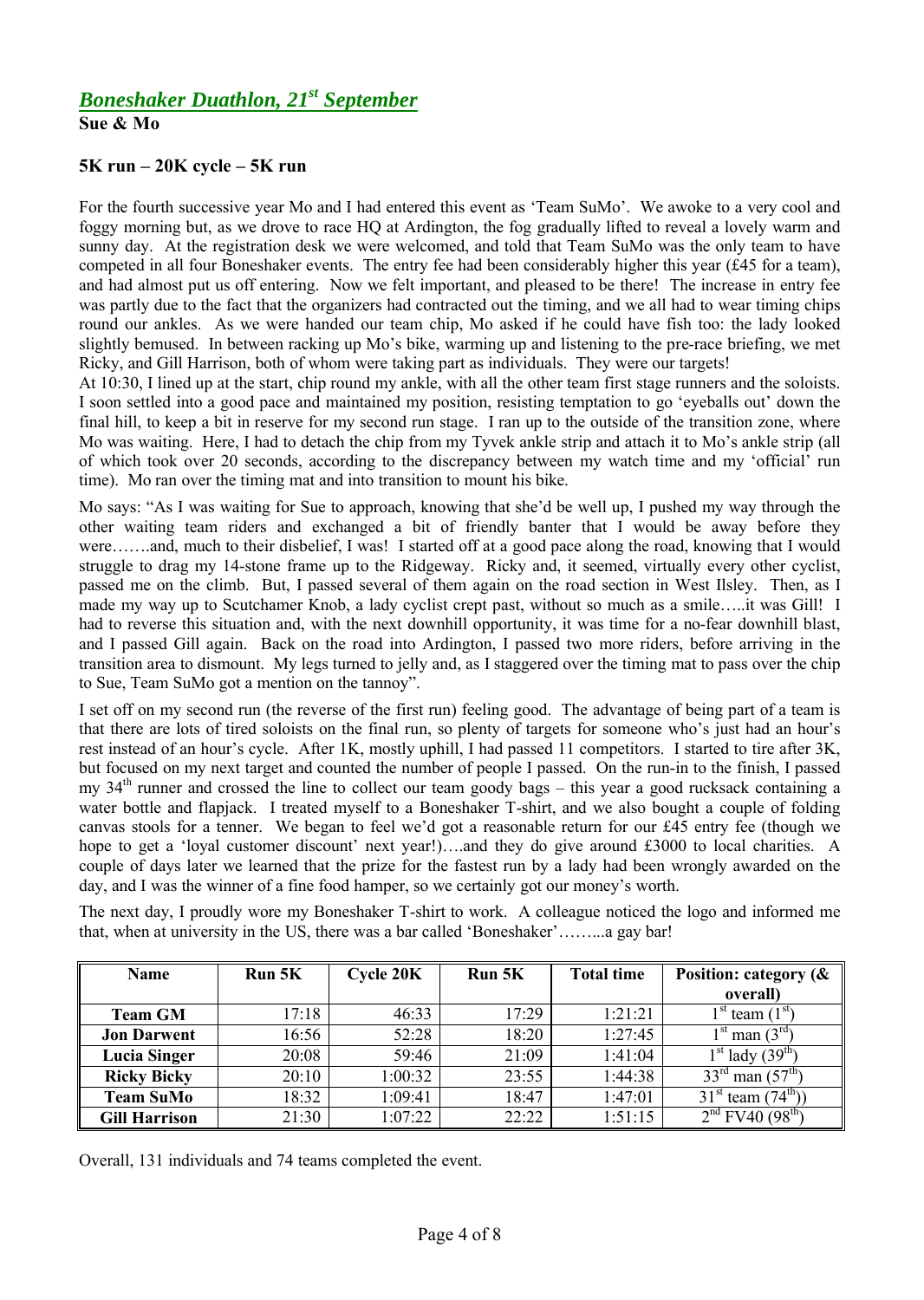# *Finstock 10K, 28th September*

**Sus**

We were spoiled for choice regarding the amount of races in the area for this Sunday. I decided to do the Finstock 10K because it was according to the description set in the beautiful grounds of Cornbury Park, through stunning parkland, and it was just that. Very undulating, mostly on gravel and tarmac. I knew this was not going to be a fast course so this was more a race against all the other runners than the time. We set off and after overtaking a few ladies (and one who later turned out to be a man with a ponytail!) I had the feeling I was in lead of the ladies. After passing a few marshals who announced that I was first lady it only confirmed my belief - as it does not happen very often to me, it was music to my ears to hear, in Danish we would say "I can hear the angels having a wee-wee", yes I know it is a bit odd, but there you are. Anyway, I kept expecting somebody at the age of 20 as thin as broomstick to overtake me but she never came and I managed to keep the position to the finish line.

| $1st$ Man             | Philip Egerton | 36:18 |
|-----------------------|----------------|-------|
| $1st$ Lady            | <b>Sus</b>     | 43:30 |
| 165 finished the race |                |       |

# *Track athletics*

### **Sue**

In mid-September, I participated in the Civil Service Veterans Athletics Champs at Battersea Park, racing in the 1500m and 400m events. Last year, I won the 1500 and broke the Championship record; this year, I wanted to do the same again. Eight ladies gathered at the start of the 1500, and the track referee decided to run us in the same race as the men. Four men went straight into the lead and set a fast pace. I felt good and I tucked in behind the fifth placed man, going through the 400 and 800 marks just ahead of schedule. I eventually passed him and hung on to finish in 4:58.3, my fastest time of the year, and breaking my own record by over 5 seconds. Later in the day, I competed in the 400m, finishing second in 66.7, again my fastest 400 time of the year. The race was won by a very speedy lady in 60.5.

My last track race of the 2008 season was Team Kennet's open 5K track race, at the newly refurbished Crookham Common track on a warm September morning. There were 15 entrants in the race, male and female, ranging in age from 16 to 60, and there was the option to run either 5K (12.5 laps of the track) or 3K (stopping after 7.5 laps). Two ladies declared at the start that they would do the shorter distance, while the rest of us opted for 5K. My target time was 18:45, requiring an average lap time of 90 seconds. I set off behind Team Kennet's Rachael Elliott. By 2K Rachael began to pull away from me but I was ahead of my schedule, running 88s per lap and starting to tire, so was not tempted to go with her. I reached 3K in 11:01 (and could quite happily have stopped there and been satisfied with my time!). Although I gradually slowed on the remaining 5 laps, I managed to finish in 18:42. Rachael ran 18:16 (having had already run a 5K road race in 18:05 earlier in the day!).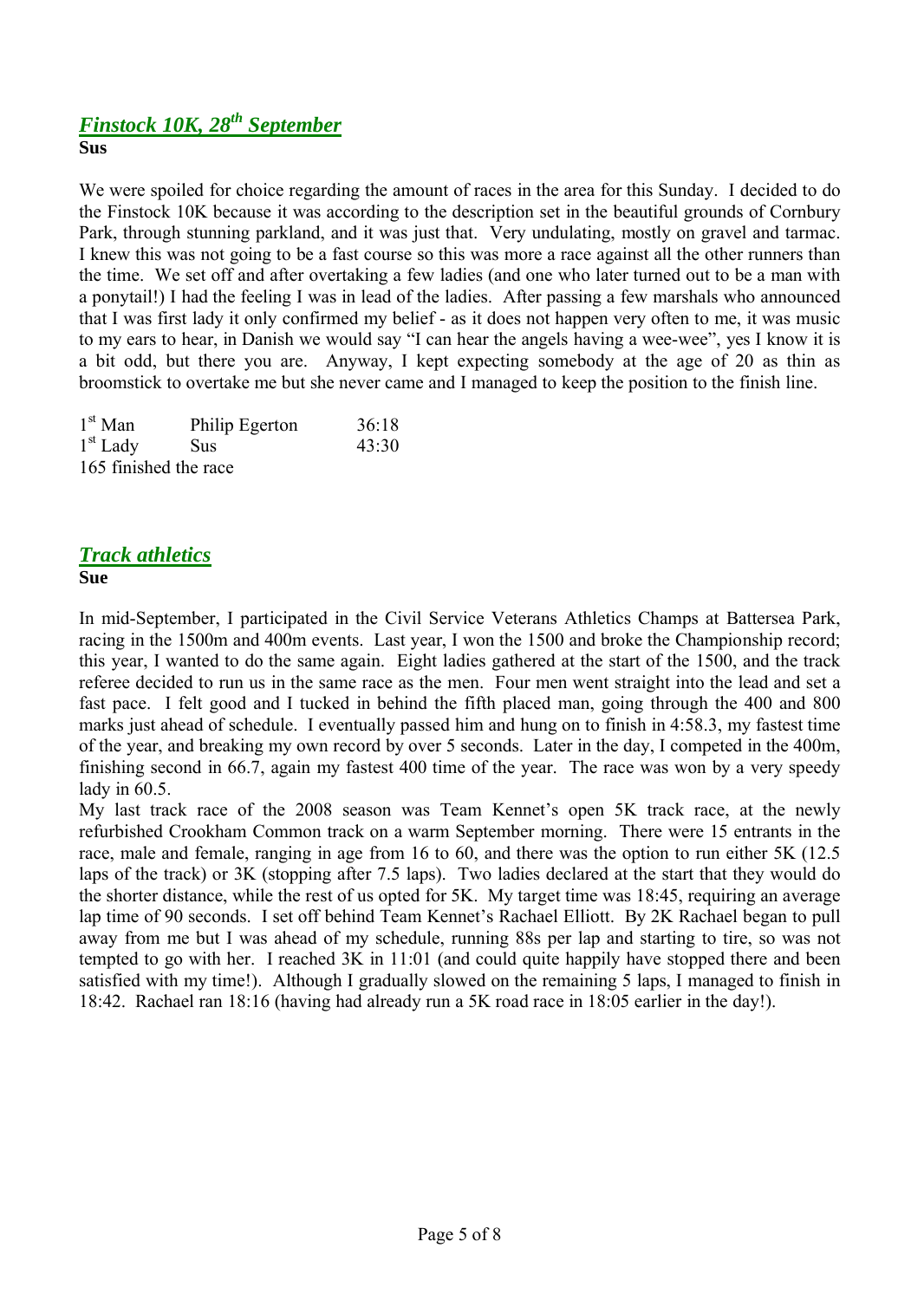## *Website update… http://www.comptonharriers.org.uk* **Mo**

There have been no major changes to the website layout for a while, so it may be time to update its appearance or modernise it a wee bit … I am looking at a few ideas at the moment, so there is no imminent change. If anyone has any ideas of features they would like to see included, then just drop me an email and I will see what I can do.

For those of you who will be competing in the Oxfordshire Cross Country League, the link to follow is http://www.oxonxc.org . The site will keep you updated on the results throughout the season and you can of course see how your team is doing in the league table

### **For this issue, other recommended website visits are:**

If you want to eat smarter for fitness then just have a read of the article at http://tinyurl.com/4ymfuh ... and you'll probably save money as well! As we all know, eating and running go together rather well so I don't think it would be out of place to point you to some rather mouth-watering recipes that are recommended by runners for runners. The link to follow is http://tinyurl.com/chrc001

### **My article this month is all about what happens to the various parts of your body when running a marathon distance …. and what you can do to preserve energy and overcome some of those effects.**

(Needless to say, I'm not the expert … I have based the article on research carried out at Bath University's Human Performance Centre.)

Understanding the physiological processes that occur during the different stages of a marathon will give runners a better chance when planning strategy and training and will help in overcoming the various effects such as cramp, dizziness dehydration and complete loss of energy.

### **PRE-START**

Pre-race nerves start to kick in, but it's not just your incessant back-and-forth pacing that's sapping vital energy stores … sizing up the competition and playing your mile-by-mile strategy on a mental loop can be equally draining. What most runners don't appreciate is just how much energy your brain uses, especially when it's pumped with adrenaline. Your heart beats faster, and your brain, being a hugely inefficient and sizeable organ, can use up to 10 per cent of your stored glycogen energy reserves before you've even begun! Elite runners generally take time away from the crowds to keep calm and maintain their pulse at no more than 10 beats over their resting heart rate. Adrenaline is great for sprint events, when you want to shoot out of the blocks, but with marathons, the mantra has to be energy conservation.

### **0-6 MILES**

An average 40-year-old male runner should have a resting pulse of about 60-70 bpm, with women perhaps 5 bpm or so higher. In the opening stages of a marathon, the heart rate of both men and women should climb to the plateau of about 140bpm, working at about 70 per cent of your maximum effort.. Any higher than this, and it's more than likely you'll be using the anaerobic energy system, which is up to 18 times less efficient.

By sticking to a steady pace, you'll avoid exceeding your RER - or 'Respiratory Exchange Ratio' which is when you're breathing out a greater volume of CO2 than the oxygen you're breathing in. The rule of thumb should be 'go slower', in the early stages as even a short burst of anaerobic exercise will have an exponentially negative effect on your performance later on."

Too fast early on and as well as your heart rate increasing, your core body temperature will also quickly rise from around 37°C to about 39°C, prompting the hypothalamus, an almond-sized area of the brain, to switch on your sweat glands to keep things cool. It also prompts the release of more adrenaline and hence the use of more energy.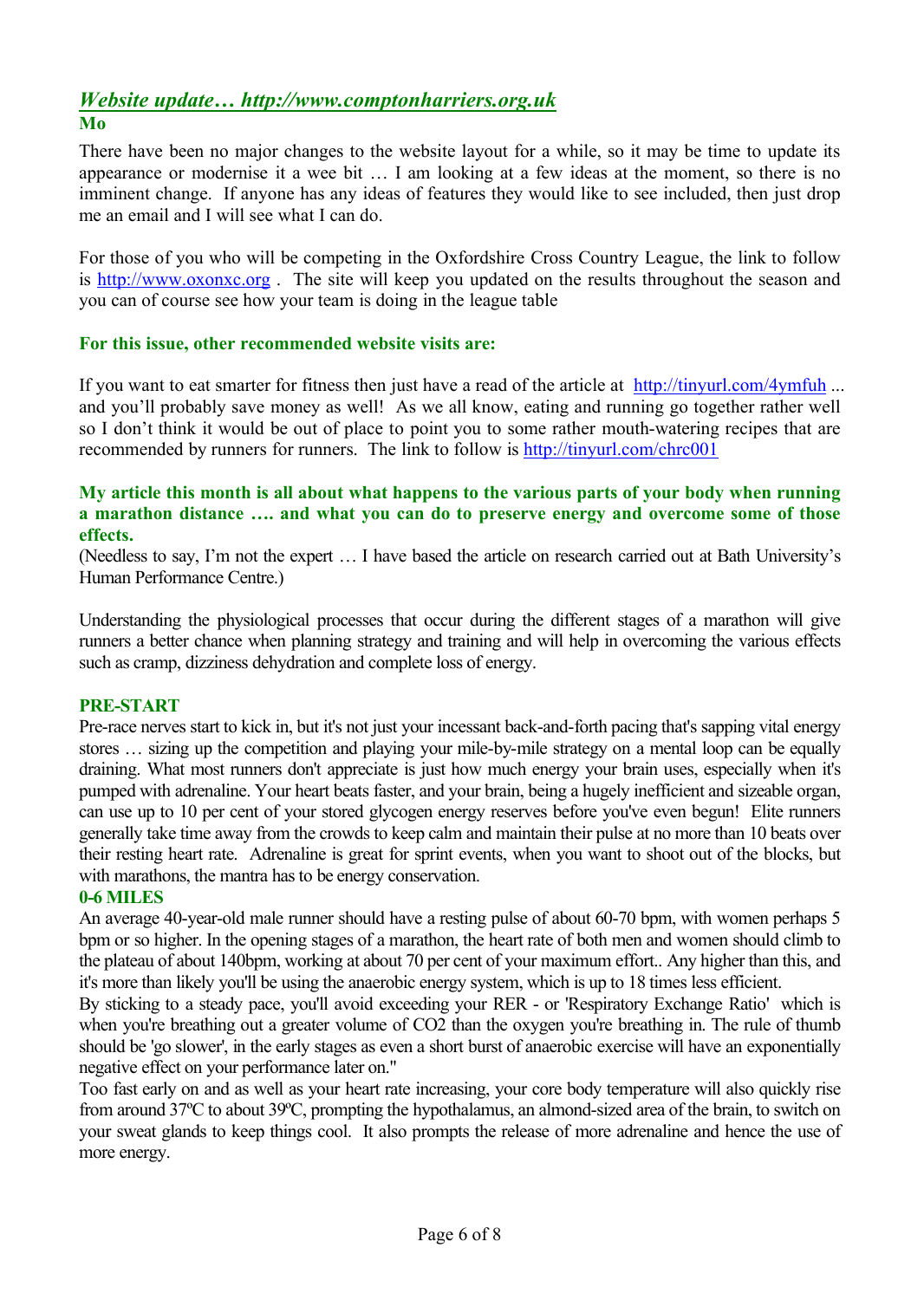### **6-12 MILES**

By now you're well settled into your pace, and your key readings will start to broadly plateau. From here to the end of the race, you should experience what's called 'cardiac drift'; your heart rate and core temperature steadily rise by about five per cent even though you're maintaining the same pace. Your body is finding it increasingly hard to dissipate the heat your efforts are creating. This makes your heart work harder to pump the blood through your system faster to cool you down. Dr Tom Crisp, sports and orthopaedic physician at The Royal Free Hospital, London (sportsmedicineservices.com) advises that runners should not lose sight of their mile splits and should aim to do negative splits, speeding up in the second half of the race. Up to this point, your body will still be relying on the ultra-accessible glycogen stores in your liver and muscles although increasingly sensing the need to start converting fat to replenish those stores - and your sweat output should peak.

It's now that hydration is needed. Some put it off, feeling too good in the moment to contemplate feeling bad later. However, that's not wise as the fitter you are, the more efficient your body is at cooling you down with sweat, which means the well-trained are more likely to suffer from dehydration."

Use training runs to gauge personal fluid requirements. Weigh yourself before and after a run. For every kilogram of total weight lost, you need to be drinking at least one and a half litres of fluid. "That needs to be taken on board before you sense any thirst. By that time, your metabolism and energy efficiency will be severely impaired. Typically, 150 to 300ml of fluid every 15 minutes should combat dehydration. It's a vicious circle – if you don't drink enough, your blood volume decreases, so your heart has to pump less blood faster to keep you cool, making you heat up more and making your heart beat even faster.

### **12-18 MILES**

Your glycogen stores are now starting to run low, so your body is desperately trying to convert the more abundant and energy-rich fat stores to keep your motor running. How efficient your body is at doing this is about 30 per cent genetic, and 70 per cent training. Some people have more aerobic mitochondria that convert fatty adipose tissue to glycogen and blood glucose, but the fitter you are the better your body utilises them.

The effects of over-exertion are kicking in as you try to maintain pace, despite the messages coming from within that something's changing. You could suffer stomach cramps, as oxygen-rich blood has been diverted away from the digestive system towards the muscles, while other runners will get diarrhoea, caused by interruption to the normal bowel movement. But it's not all doom and gloom downstairs! The bladder shouldn't need to be emptied. Blood is diverted away from kidneys during strenuous exercise, slowing urine production.

### **18-24 MILES**

With glycogen stores bottoming out, it's now that you might be facing up to the dreaded 'wall'. Many runners are under the misapprehension that the fuel type you use suddenly changes at different points in the race, but that isn't the case. It's an almost continuous transition, and when you start to run out of easily-accessible blood sugar and glycogen you're also pretty tired, so there's a large mental element to it as well. It's now that those hours of training will come into play.

People who haven't prepared properly can start to go into anaerobic respiration, when there's too little oxygen reaching the muscles. Your body isn't efficient at taking in oxygen, so you'll hit your anaerobic threshold at very low intensity and the killer by-product of this is lactic acid, causing acute pain and muscle cramps. Lactic acid production provides another vicious circle. It impairs the mechanism that breaks down fat for energy and as if that isn't enough discomfort, your joints should be feeling too. Unlike at the start, when your foot spends 200 milliseconds on the ground and 500 milliseconds in the air with each stride, these two figures will become almost equal - around the 300-millisecond mark. Your stride becomes less efficient, so your foot spends more time on the ground, absorbing more of the two to three bodyweights you drive down with each step, often causing an intense, dull pain in the kneecaps.